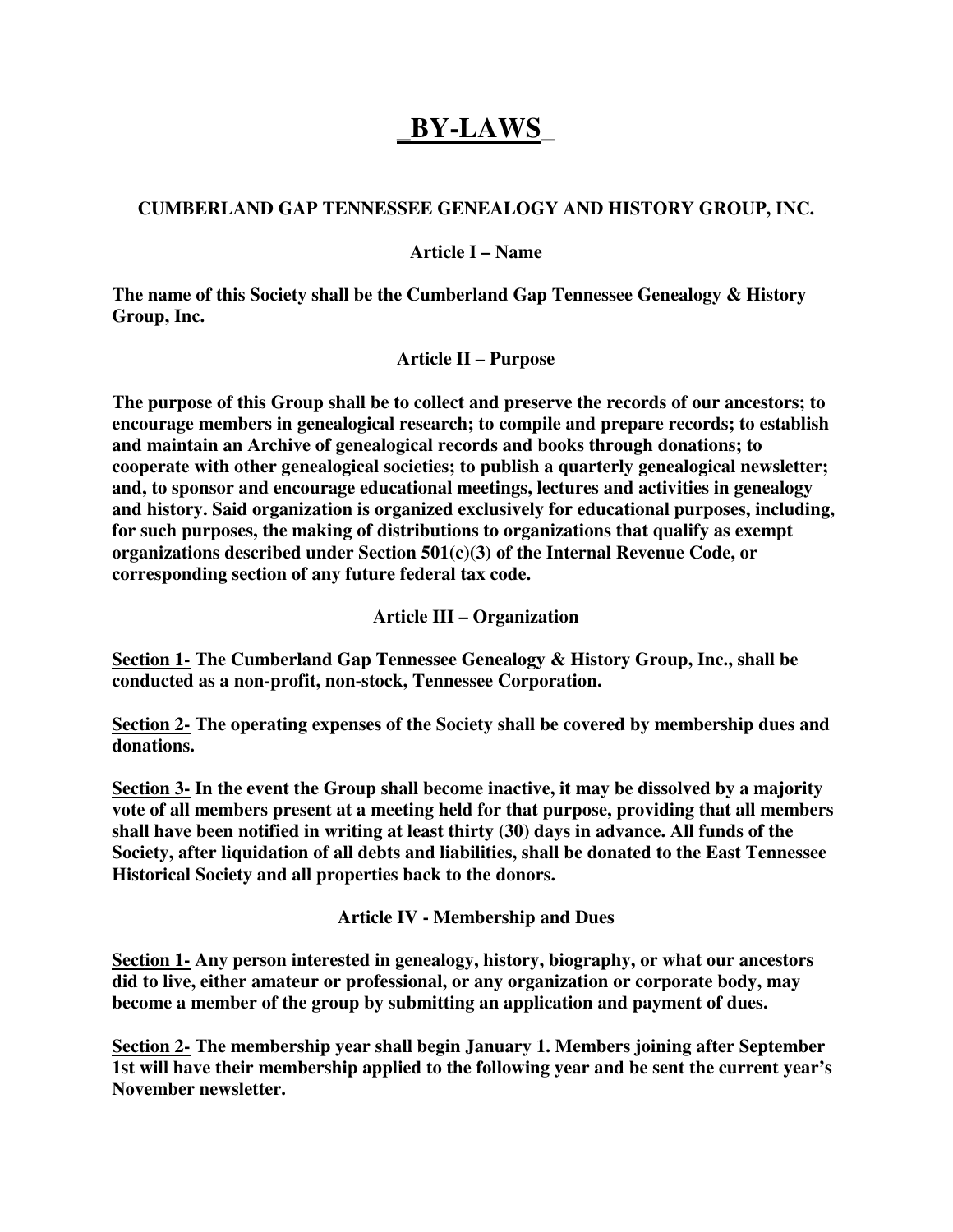**Section 3- The amount of dues and/or newsletter subscriptions shall be set by the Board of Directors.** 

**Section 4- Membership entitles a member to receive one copy of each newsletter or mailing of the Group. A husband and wife membership shall entitle them to receive jointly one copy of each newsletter or mailing of the Society.** 

**Section 5- All members are encouraged to file with the Group, charts of their own family lines on which they are able to furnish data. Data submitted will become the property of the group for the intent of publication. Publication rights shall be for the society and/or submitter.** 

**Section 6- Members are encouraged to hold office, serve on committees, and take an active part in the Society.** 

**Article V - Officers and Board of Directors** 

**Section 1- The Officers of this Society shall be a President, Vice President, Secretary, and Treasurer, elected for a term of one year, and/or until their successors are elected.** 

**Section 2- Election of officers shall take place at the December meeting. They shall be elected by a majority vote of all members present.** 

**Section 3- All officers of the society shall take office at the close of the December election meeting.** 

**Section 4- The Board of Directors shall be composed of the elected Officers, plus the Editor, the Historian, and the Membership Chairman.** 

**Section 5- The Board of Directors shall plan the work of the Group; determine general policies; consider items requiring expenditures; and, act for the Group in the intervals between meetings of the membership. They shall appoint members to fill vacancies in office.** 

**Section 6- The meetings of the Board of Directors shall be held as needed. They also may be held at the request of any four members of the Board.** 

**Section 7- A quorum shall consist of at least 50% of the Board of Directors, with each member of the Board of Directors having one vote.** 

**Section 8- If a person is not fulfilling his or her position, and cannot be contacted or after being contacted does not wish to resign, the Board may remove that person by a majority vote of the Board, if necessary, for the well-being of the Society.** 

**Article VI – Meetings**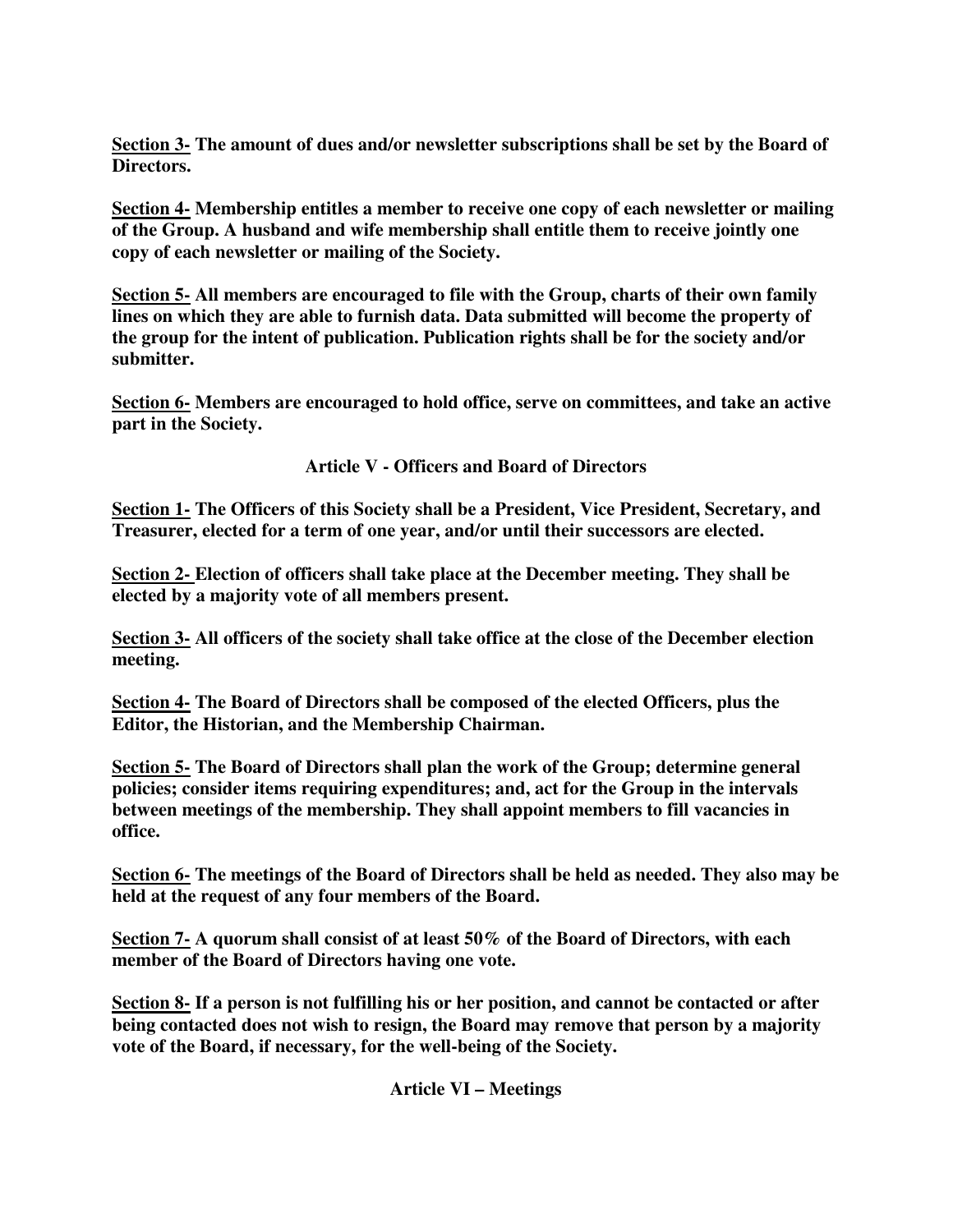**Section 1- Regular meetings shall be held the first Saturday of each month except January and February, unless this falls on a holiday; then it shall be held the second Saturday of the month.** 

**Section 2- The regular meeting in December of each year shall be the Annual meeting, consisting of the election of Officers. The Society's annual report shall be published in the February newsletter and shall consist of a summary of the Group's events for the previous year.** 

**Section 3- An annual Jamboree is to be planned by the Jamboree Planning Committee.** 

**Section 4- Only paid members may vote on issues presented to the membership.** 

**Article VII - Amendments or Revisions** 

**Section 1- The Bylaws may be revised or amended at any meeting by a majority vote of members present and voting; the proposed revision having been presented to the members at a regular meeting, and voted upon at the next regular meeting.** 

**Article VIII - Duties of Officers** 

**Section 1- The President shall preside at meetings of the Society and the Board of Directors; shall supervise the work of Officers and committees; and, shall be ex-officio member of all committees except the Nominations Committee. The President shall appoint the Newsletter Editor, Historian, Membership Chairman, Seminar Planning Chairman, and Nominations Chairman, subject to approval of the Board of Directors. The President shall not serve as Chairman of any committee during term of office. The President shall be responsible for all annual Corporation reports required by any governmental agency.** 

**Section 2- The Vice President shall assist the President, and shall act in the absence of the President, and shall become President in the event of the resignation of the President. The Vice President shall act as Chairman of the Program Committee.** 

**Section 3- The Secretary shall record and preserve minutes of all meetings of the Society and the Board of Directors.** 

**Section 4- The Treasurer shall maintain an accurate record of Group revenues and expenses. The Treasurer, or his representative (chosen by the Treasurer), will collect dues and all money collected for the Society, and deposit same to the credit of the Group in a bank designated by the Board of Directors. The Treasurer shall pay all bills, and check the bank balance at the end of each month; submit monthly written reports and make available to the membership itemized reports. An annual report shall be submitted at the next regular meeting following the close of the fiscal year on December 31. The Treasurer shall be responsible for all financial reports required by any governmental agency. An audit of the books shall be done at the close of each fiscal year by the Treasurer and at least**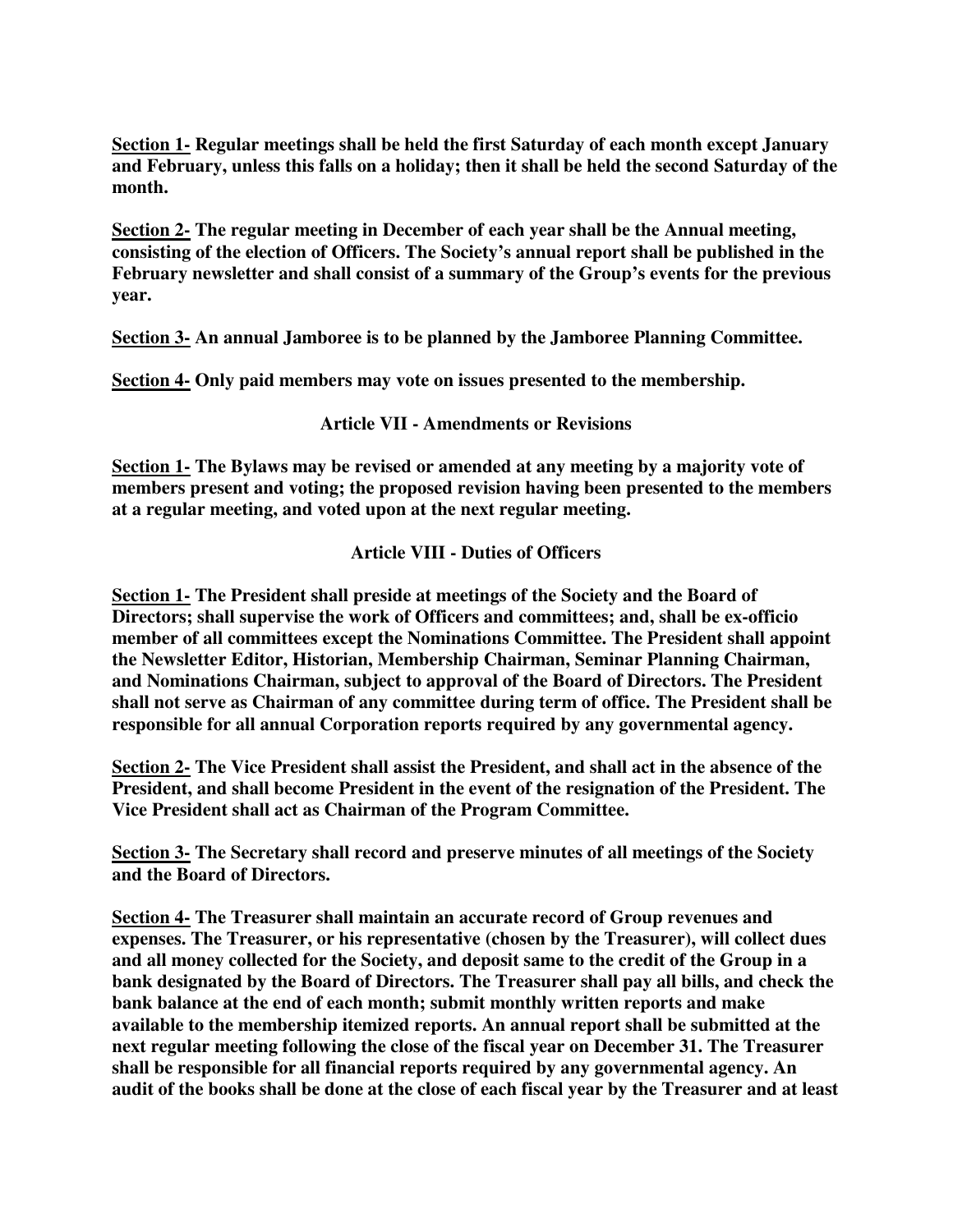**one other member appointed by the President and they shall present a written report at the next regular meeting of the Society.** 

**Section 5- Each officer shall deliver to his/her successor in office all accounts, record books, papers, or other property belonging to the Group within four (4) weeks following completion of term of office.** 

#### **Article IX – Committees**

**Section 1- The standing committees of this Society shall be Newsletter, Historian, Membership, Nominations, Publications, Website, Jamboree Planning and Program Committees.** 

**Section 2- The Newsletter Editor shall gather and prepare material for the Newsletter and arrange for printing and mailing it quarterly in February, May, August and November. The Editor shall put a membership renewal notice in the November newsletter. The Editor has the right to accept or reject any materials submitted and to establish other guidelines as necessary.** 

**Section 3- The Historian shall maintain a library of photo's, records, and books. All data and records compiled and collected by the Group shall be accessible to members and the public for private use; but, not for publication without the written permission of the Board of Directors. The Historian will establish guidelines for donations and use of all materials.** 

**Section 4- A Membership Chairman shall process memberships and prepare periodic surname lists.** 

**Section 5- The Nominations Committee shall prepare a ballot of one or more members for each office, to be presented at the December meeting. Nominees must have consented to serve if elected. This does not preclude nominations from the floor.** 

**Section 6- The Program Committee shall be chaired by the Vice President. They shall arrange and plan all programs for regular meetings, workshops, and other special events. They shall publicize these events.** 

**Section 7- The Jamboree Planning Committee shall plan the annual jamboree; enlist volunteers for the event; and, make arrangements for speakers, the location of the event, and publicity.** 

**Section 8- The Publications Committee shall be responsible for producing quality Genealogical & Historical materials for the Cumberland Gap Tennessee Genealogy & History Group; supervising the production, distribution, promotion and sales of CGTGHG publications; distributing one copy of all CGTGHG publications (at no charge) to each of the following: Town Government; and, shall prepare an acquisition form for items donated to the group. A thank you note should be sent to all donors of materials to the group.**